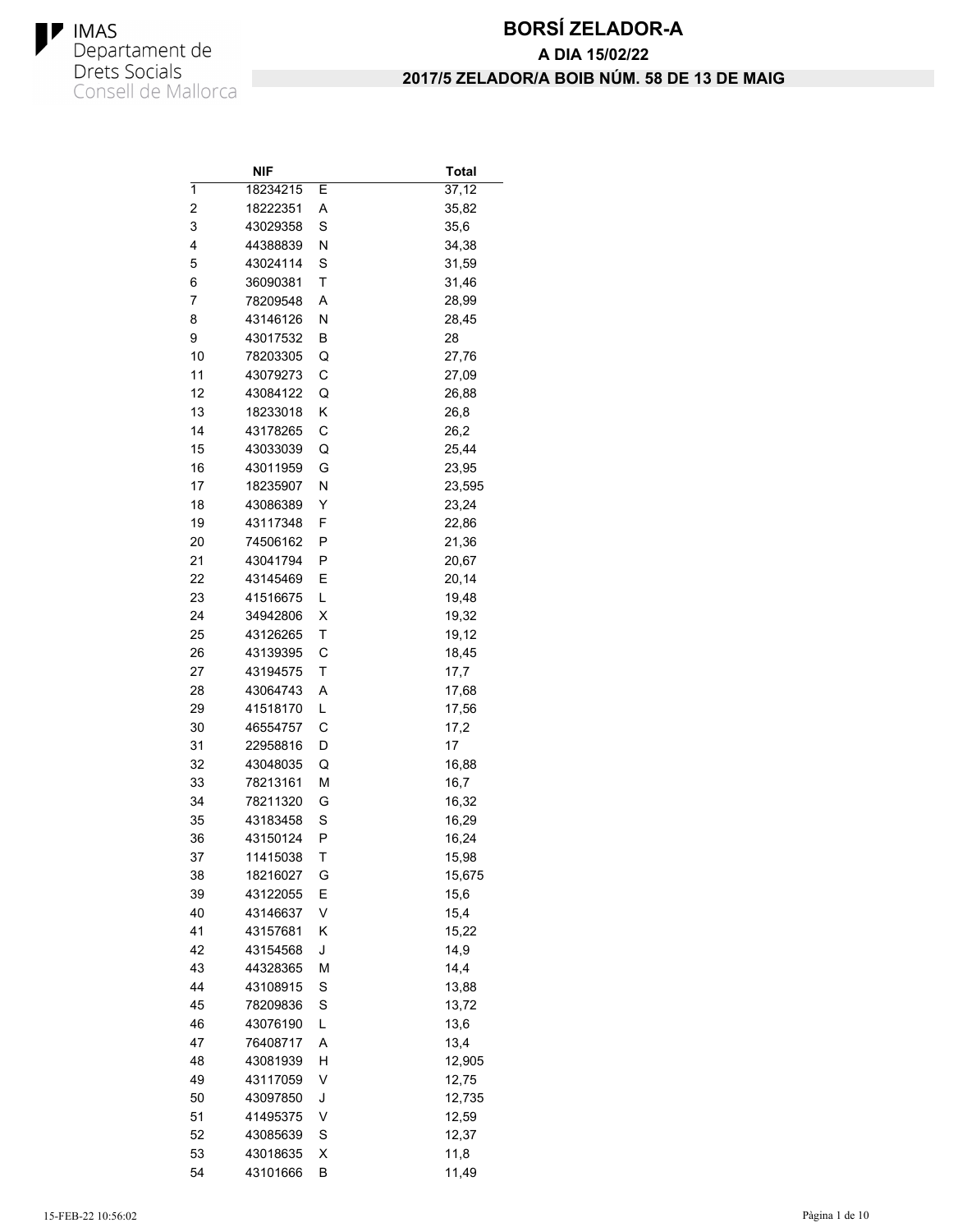

|            | NIF                  |        | <b>Total</b> |
|------------|----------------------|--------|--------------|
| 55         | 43097330             | Е      | 10,94        |
| 56         | 43078987             | х      | 10,455       |
| 57         | 43106194             | P      | 10,3         |
| 58         | 42974162             | L      | 9,73         |
| 59         | 43068054             | W      | 9,7          |
| 60         | 43028269             | F      | 9,525        |
| 61         | 43055838             | Ε      | 9,315        |
| 62         | 43078119             | Q      | 9,3          |
| 63         | 43062892             | S      | 9,26         |
| 64         | 43132632             | L      | 8,955        |
| 65         | 18218310             | X      | 8,9          |
| 66         | 43181954             | Υ      | 8,76         |
| 67         | 43144555             | M      | 8,665        |
| 68         | 43105884             | С      | 8,63         |
| 69         | 21676207             | н      | 8,58         |
| 70         | 43057320             | D      | 8,5          |
| 71         | 19884951             | W      | 8,32         |
| 72         | 41519859             | Y      | 8,275        |
| 73         | 43098547             | С      | 8,2          |
| 74         | 43048603             | D      | 8,18         |
| 75         | 45692691             | V      | 8,1          |
| 76         | 43004054             | В      | 7,925        |
| 77         | 43129994             | A      | 7,875        |
| 78         | 43072232             | V      | 7,71         |
| 79         | 43177070             | Κ      | 7,7          |
| 80         | 43064559             | Α      | 7,66         |
| 81         | 43029376             | х      | 7,6          |
| 82         | 43169514             | D      | 7,34         |
| 83         | 43211552             | A      | 7,3          |
| 84         | 41509162             | G      | 7,08         |
| 85         | 28668808             | Κ      | 6,93         |
| 86         | 43128795             | Τ      | 6,81         |
| 87         | 43028329             | κ      | 6,8          |
| 88         | 41503209             | Ρ      | 6,62         |
| 89         | 43016071             | Е      | 6,59         |
| 90         | 44009586             | Y      | 6,58         |
| 91         | 43032312             | W      | 6,47         |
| 92         | 43090180             | W      | 6,4          |
| 93         | 43104433             | н      | 6,32         |
| 94         | 43078678             | Τ      | 6,32         |
| 95         | X4300855             | Q      | 6,28         |
| 96         | 43005922             | Q      | 6,195        |
| 97         | 78209445             | S      | 6,11         |
| 98         | 43138716             | P      | 6,035        |
| 99         | 78200726             | J      | 5,94         |
| 100        | 38093744             | V      | 5,71         |
| 101        | 41521618             | V      |              |
| 102        | 43120359             |        | 5,6<br>5,6   |
|            |                      | м      |              |
| 103<br>104 | 43031544<br>43180665 | Q<br>М | 5,53         |
|            |                      |        | 5,5          |
| 105        | 43026455             | Χ      | 5,47         |
| 106        | 43182043             | Α      | 5,45         |
| 107        | 52523225             | В      | 5,21         |
| 108        | 46228032             | Χ      | 5,08         |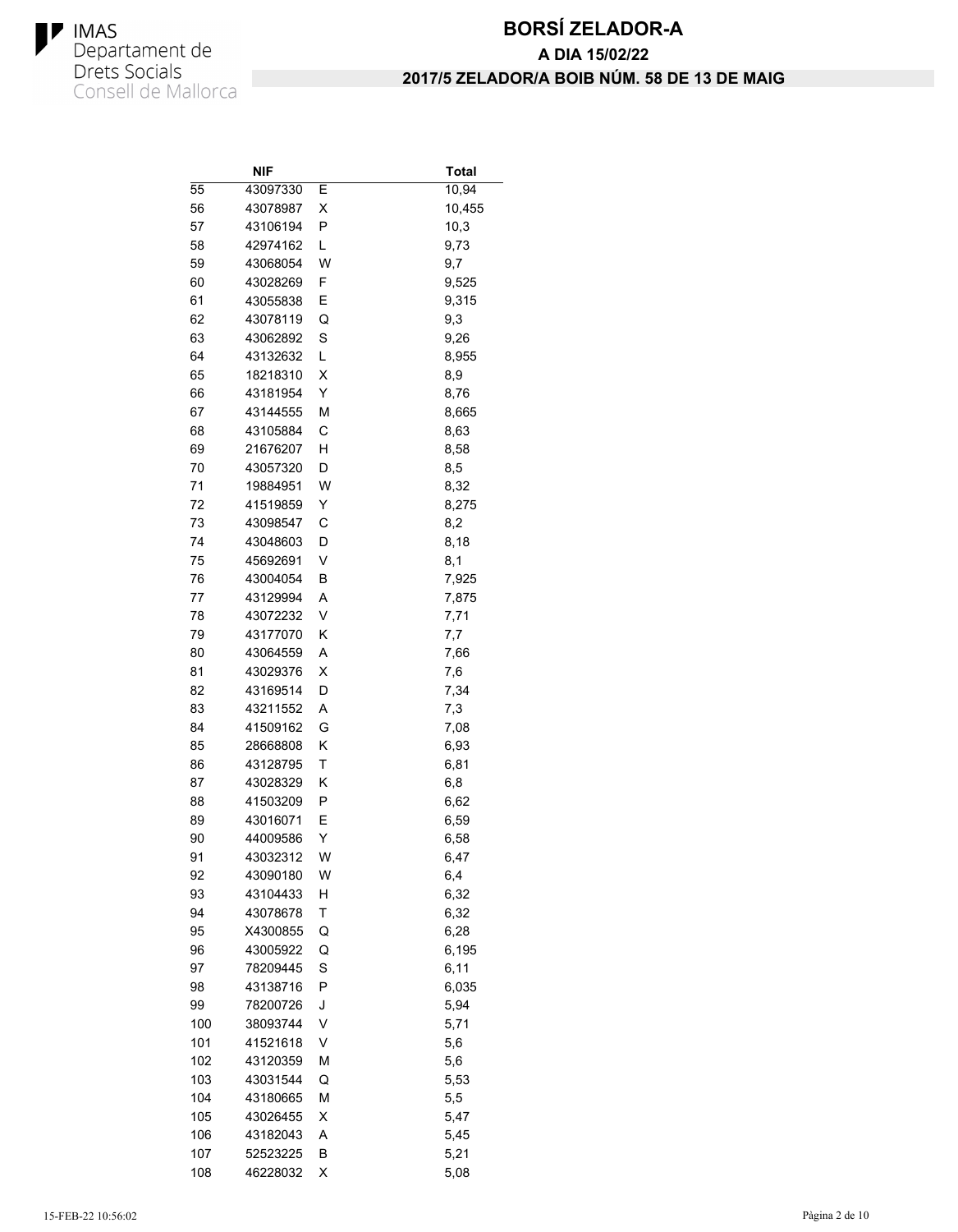

|            | NIF                  |   | <b>Total</b> |
|------------|----------------------|---|--------------|
| 109        | 43192143             | Y | 5,055        |
| 110        | 35085894             | S | 4,97         |
| 111        | 42997660             | В | 4,9          |
| 112        | 43128740             | Ζ | 4,72         |
| 113        | 18234553             | S | 4,7          |
| 114        | 43041998             | М | 4,7          |
| 115        | 52493065             | G | 4,7          |
| 116        | 43176493             | L | 4,7          |
| 117        | 42973799             | R | 4,7          |
| 118        | 40893945             | Ζ | 4,615        |
| 119        | 42980123             | T | 4,61         |
| 120        | X03273462            | х | 4,575        |
| 121        | 43084456             | М | 4,16         |
| 122        | 51623898             | F | 4,15         |
| 123        | 43195938             | Y | 4,12         |
| 124        | 41520092             | D | 4,075        |
| 125        | 43132886             | С | 4,04         |
| 126        | 47065058             | С | 3,91         |
| 127        | 43106622             | Е | 3,895        |
| 128        | 43098470             | Ν | 3,86         |
| 129        | 43176804             | P | 3,8          |
| 130        | 43133114             | н | 3,75         |
| 131        | 41522592             | W | 3,715        |
| 132        | 42964623             | W | 3,705        |
| 133        | 43152418             | W | 3,6          |
| 134        | 42999126             | M | 3,6          |
| 135        | 43055978             | R | 3,575        |
| 136        | 43183931             | М | 3,5          |
| 137        | 43158582             | W | 3,5          |
| 138        | 43102326             | G | 3,41         |
| 139        | 43064671             | т | 3,38         |
| 140        | 43197418             | Ζ | 3,375        |
| 141        | 20826809             | х | 3,33         |
| 142        | 43151664             | F | 3,3          |
| 143        | 43134103             | н | 3,21         |
| 144        | 34068359             | т | 3,2          |
| 145        | 49610308             |   |              |
|            | 43109366             | κ | 3,2          |
| 146<br>147 | 43171154             | Υ | 3,11         |
|            |                      | Q | 3,1          |
| 148        | 74246515<br>43177685 | P | 3,1          |
| 149        |                      | S | 3            |
| 150        | 43179835             | Α | 3            |
| 151        | 07450439             | Α | 2,99         |
| 152        | 18233572             | T | 2,925        |
| 153        | 43188032             | Ν | 2,9          |
| 154        | 43189866             | Υ | 2,9          |
| 155        | 43092465             | х | 2,895        |
| 156        | 43110195             | F | 2,86         |
| 157        | 43188121             | D | 2,85         |
| 158        | 43171164             | Α | 2,84         |
| 159        | 39691130             | F | 2,77         |
| 160        | 29188730             | M | 2,75         |
| 161        | 18236261             | Κ | 2,7          |
| 162        | 43102013             | J | 2,61         |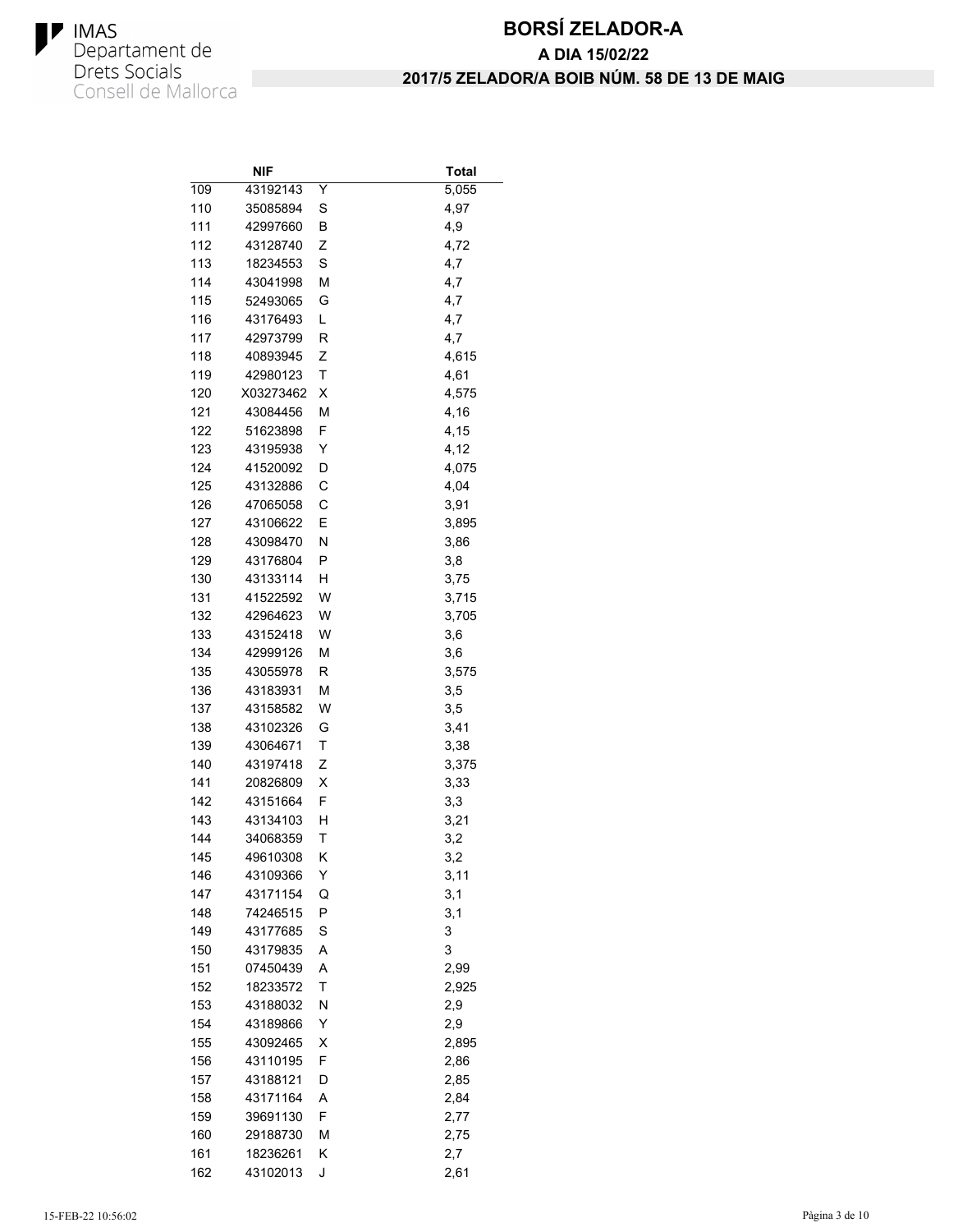

|     | NIF                  |        | <b>Total</b> |
|-----|----------------------|--------|--------------|
| 163 | 43070037             | F      | 2,6          |
| 164 | 42998515             | S      | 2,6          |
| 165 | 43008638             | н      | 2,52         |
| 166 | 43085693             | T      | 2,5          |
| 167 | 43167876             | G      | 2,5          |
| 168 | 43147048             | Ζ      | 2,5          |
| 169 | 43193976             | Ε      | 2,5          |
| 170 | 43045795             | F      | 2,46         |
| 171 | 43067964             | G      | 2,4          |
| 172 | 43040199             | т      | 2,4          |
| 173 | 43113475             | Κ      | 2,4          |
| 174 | 43111402             | н      | 2,38         |
| 175 | 43153430             | W      | 2,31         |
| 176 | 43171800             | н      | 2,295        |
| 177 | 43187359             | Y      | 2,24         |
| 178 | 43102359             | Ζ      | 2,24         |
| 179 | 78215429             | L      | 2,2          |
| 180 | 43128717             | Ζ      | 2,2          |
| 181 | 43118129             | Y      | 2,19         |
| 182 | 43046504             | Α      | 2,15         |
| 183 | 78221414             | R      | 2,12         |
| 184 | 43055423             | Κ      | 2,1          |
| 185 | 43136415             | F      | 2,1          |
| 186 | 44329998             | М      | 2,095        |
| 187 | 43033698             | Ρ      | 2            |
| 188 | 43213498             | V      | 2            |
| 189 | 43212238             | Е      | 2            |
| 190 | 43194936             | Q      | 2            |
| 191 | 43202680             | D      | 2            |
| 192 | 0X6086099            | Τ      | 2            |
| 193 | 41587654             | С      | 2            |
| 194 | 41619502             | J      | 2            |
| 195 | 78220377             | Ε      | 2            |
| 196 | 43194746             | х      | 2            |
| 197 | 43231191             | т      | 2            |
| 198 | 43185373             | Κ      | 1,84         |
| 199 | 49609150             | J      | 1,83         |
| 200 | 49924740             | С      | 1,8          |
| 201 | 34068725             | Κ      | 1,8          |
| 202 | 43530272             |        |              |
| 203 | 07258402             | N<br>Q | 1,8          |
|     |                      |        | 1,76         |
| 204 | 41535138             | J      | 1,675        |
| 205 | 43171285<br>24223081 | D      | 1,6          |
| 206 |                      | Χ      | 1,58         |
| 207 | 76628301             | Y      | 1,52         |
| 208 | 45697896             | R      | 1,52         |
| 209 | 43017734             | Υ      | 1,5          |
| 210 | 43180627             | J      | 1,5          |
| 211 | 43477381             | Κ      | 1,5          |
| 212 | 49612917             | Ρ      | 1,5          |
| 213 | 43122207             | J      | 1,5          |
| 214 | 41606417             | S      | 1,5          |
| 215 | 43139808             | Г      | 1,5          |
| 216 | 41522269             | R      | 1,5          |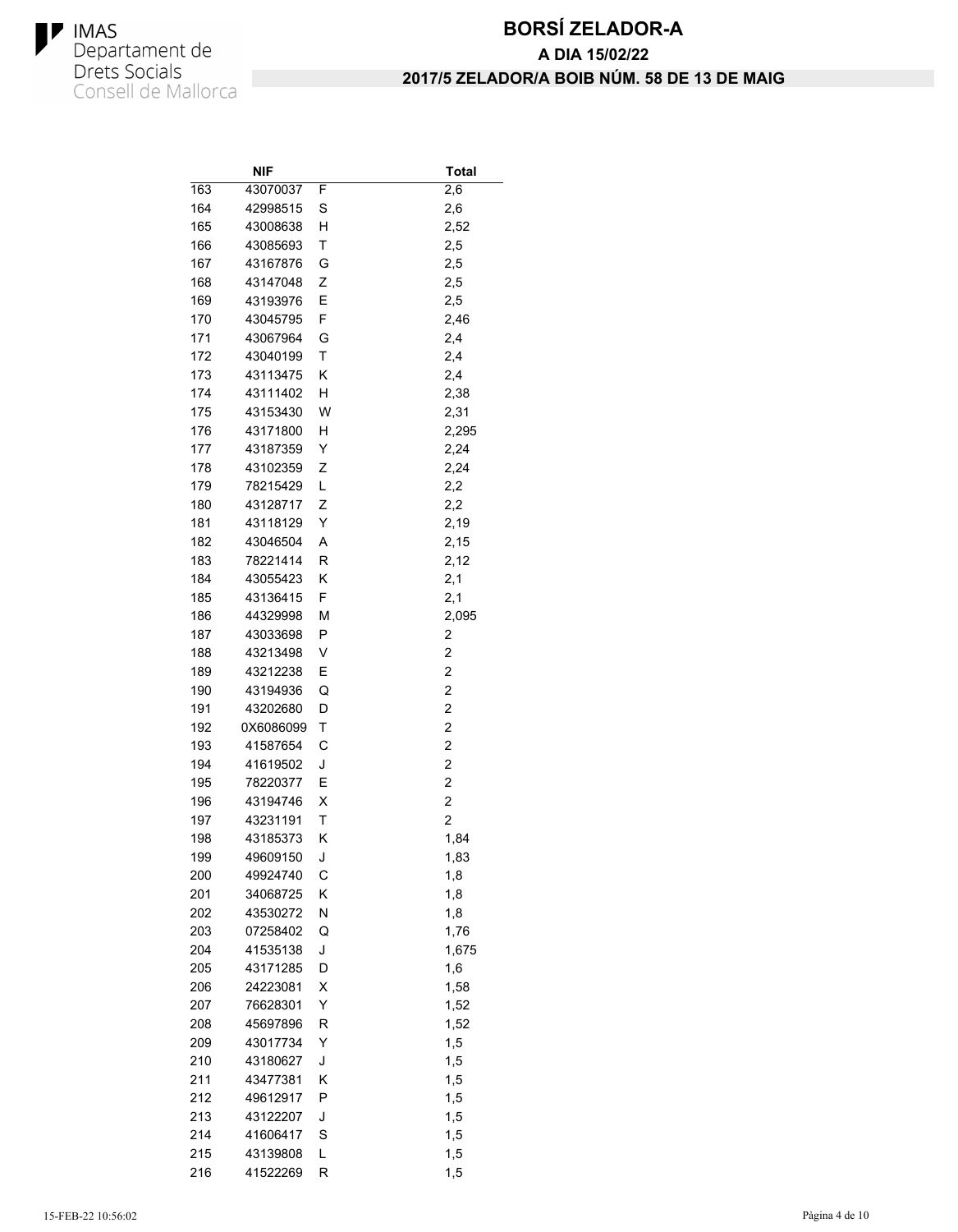

# **BORSÍ ZELADOR-A 2017/5 ZELADOR/A BOIB NÚM. 58 DE 13 DE MAIG A DIA 15/02/22**

|            | NIF                  |        | Total          |
|------------|----------------------|--------|----------------|
| 217        | 43132256             | в      | 1,5            |
| 218        | 43083801             | V      | 1,5            |
| 219        | 78218514             | Ε      | 1,5            |
| 220        | 43157463             | х      | 1,5            |
| 221        | 41540119             | A      | 1,5            |
| 222        | 43195462             | J      | 1,5            |
| 223        | 43196712             | κ      | 1,5            |
| 224        | 43197216             | L      | 1,5            |
| 225        | 43213095             | М      | 1,5            |
| 226        | 45691913             | Κ      | 1,5            |
| 227        | 43039922             | Е      | 1,5            |
| 228        | 43205977             | V      | 1,475          |
| 229        | 43141392             | Q      | 1,475          |
| 230        | 43081569             | Q      | 1,47           |
| 231        | 42972792             | Y      | 1,3            |
| 232        | 43055325             | S      | 1,12           |
| 233        | 43119246             | L      | 1,09           |
| 234        | 20086391             | P      | 1              |
| 235        | 46395953             | Ρ      | 1              |
| 236        | X4109235             | D      | 1              |
| 237        | 43229080             | М      | 1              |
| 238        | 43229078             | A      | $\overline{1}$ |
| 239        | 43202403             | P      | 1              |
| 240        | 43207748             | V      | 1              |
| 241        | 41617132             | Ν      | $\overline{1}$ |
| 242        | 43128711             | Ρ      | 1              |
| 243        | 43173582             | Y      | 1              |
| 244        | 43169899             | Α      | 1              |
| 245        | 41541991             | Ν      | 1              |
| 246        | 43181069             | н      | 1              |
| 247        | 43202662             | Ζ      | 1              |
| 248        | 43198654             | Ρ      | 1              |
| 249        | 43468817             | J      | 1              |
| 250        | 43195648             | S      | 1              |
| 251        | 43087125             | Y      | 1              |
| 252        | 43028561             | т      | 1              |
| 253        | 43156707             | J      | 1              |
| 254        | 42991058             | Χ      | 1              |
| 255        | 45695100             | В      | 1              |
| 256        | X8250323             | Q      | ,9             |
| 257        | 43012271             | V      | ,725           |
| 258        | 43205148             | Q      |                |
| 259        | 45189718             | P      | 6,             |
| 260        | 41571707             | Ν      | ,5             |
|            |                      | F      | ,5             |
| 261<br>262 | 43207393<br>43136242 |        | ,5             |
|            |                      | н<br>V | ,5             |
| 263        | 43468660<br>43026996 |        | ,5             |
| 264        |                      | E      | ,5             |
| 265        | 43104489             | М      | ,5             |
| 266        | 43201897             | P      | ,5             |
| 267        | 43112384             | В      | ,5             |
| 268        | 43147569             | Y      | ,5             |
| 269        | 43197417             | J      | ,2             |
| 270        | 43469607             | Κ      | ,05            |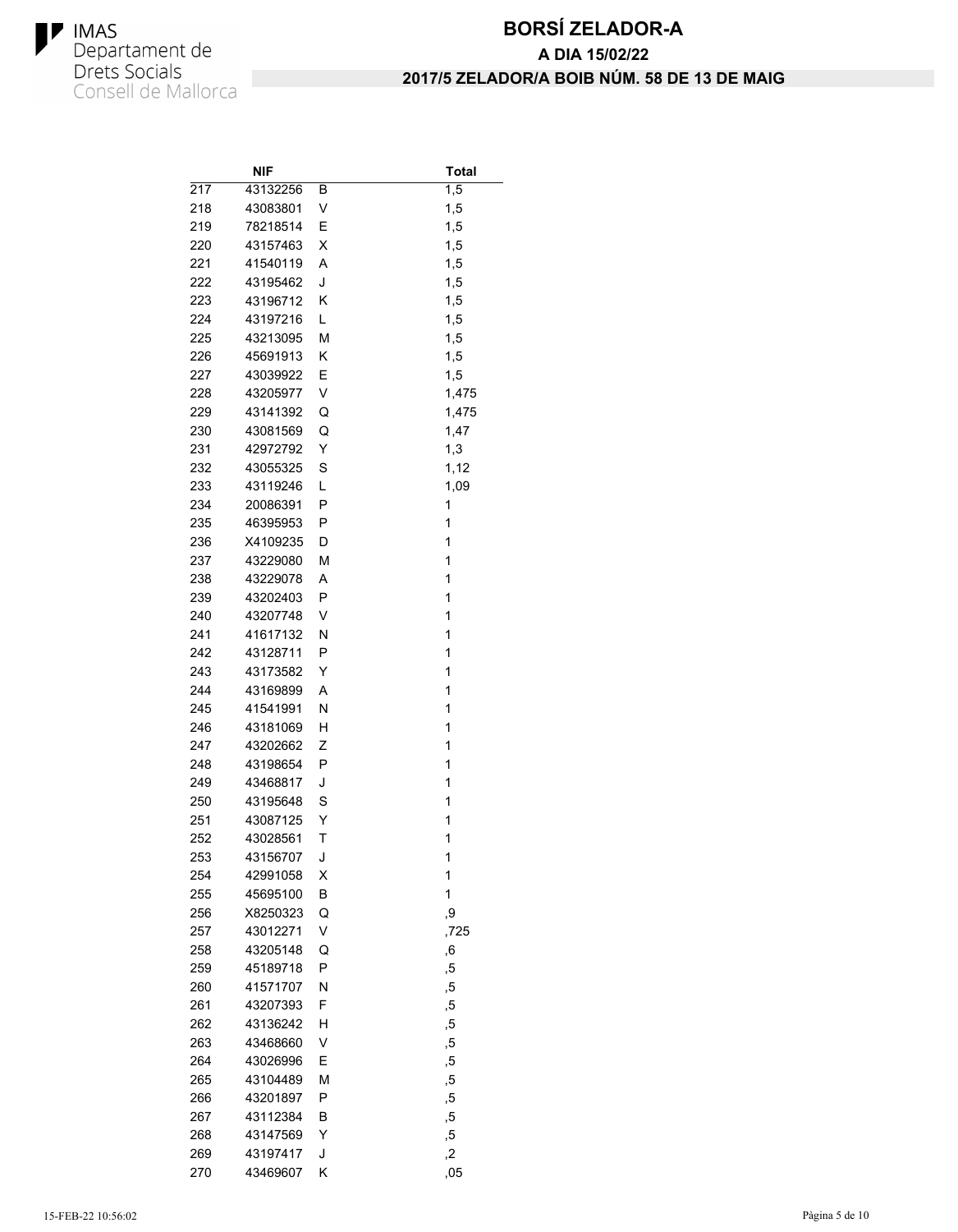

|     | NIF                  |   | Total         |
|-----|----------------------|---|---------------|
| 271 | 20086390             | F | 0             |
| 272 | 43194937             | V | 0             |
| 273 | 41524865             | Κ | 0             |
| 274 | 43233724             | Α | 0             |
| 275 | 43467506             | J | 0             |
| 276 | 18237243             | Ζ | 32,08         |
| 277 | 42982990             | S | 28,8          |
| 278 | 43177851             | C | 26,315        |
| 279 | 34065823             | V | 25,3          |
| 280 | 43091771             | Y | 30,04         |
| 281 | 78217121             | D | 24,46         |
| 282 | 43063215             | Q | 23,02         |
| 283 | 43022179             | Ν | 21,86         |
| 284 | 76252915             | A | 31,32         |
| 285 | 43188227             | т | 20,22         |
| 286 | 43136319             | Α | 19,7          |
| 287 | 43023860             | Ζ | 19,43         |
| 288 | 14616671             | X | 18,8          |
| 289 | 43057329             | н | 18,44         |
| 290 | 18222443             | Α | 17,94         |
| 291 | 43009850             | B | 17,83         |
| 292 | 43033221             | Z | 17,765        |
| 293 | 75221833             | В | 16,6          |
| 294 | 43049338             | Ρ | 23,04         |
| 295 | 43188148             | J | 16,5          |
| 296 | 43116039             | D | 14,6          |
| 297 | 18237239             | х | 13,2          |
| 298 | 43223364             | Q | 13,9          |
| 299 | 43153429             | R | 11,6          |
| 300 | 43100681             | S | 13,36         |
| 301 | 43182696             | N | 16            |
| 302 | 43141979             | М | 17,2          |
| 303 | 43047813             | R | 20,7          |
| 304 | 43104361             | S | 18,66         |
| 305 | 43089776             | Ν | 17,24         |
| 306 | 41587160             | D | 19,2          |
| 307 | 43058253             | Е | 15            |
| 308 | 43155476             | R | 14,2          |
| 309 | 43198223             | Ζ | 14,04         |
| 310 | 43203974             | S | 13,59         |
| 311 | 43167295             | Κ | 11,9          |
| 312 | 41541242             | Ε | 10,3          |
| 313 | 43052246             | Н | 9,91          |
| 314 | 43070038             | P | 9,13          |
| 315 | 43167524             | С | 17,7          |
| 316 |                      | С |               |
| 317 | 43022532<br>43130483 | D | 14,22<br>8,95 |
|     |                      |   |               |
| 318 | 43042098             | J | 12,12         |
| 319 | 78202095             | W | 11,7          |
| 320 | 18218909             | В | 20,82         |
| 321 | 43007419             | н | 9,32          |
| 322 | 43176986             | Y | 21,22         |
| 323 | 43023360             | С | 6,25          |
| 324 | 43461187             | L | 20,89         |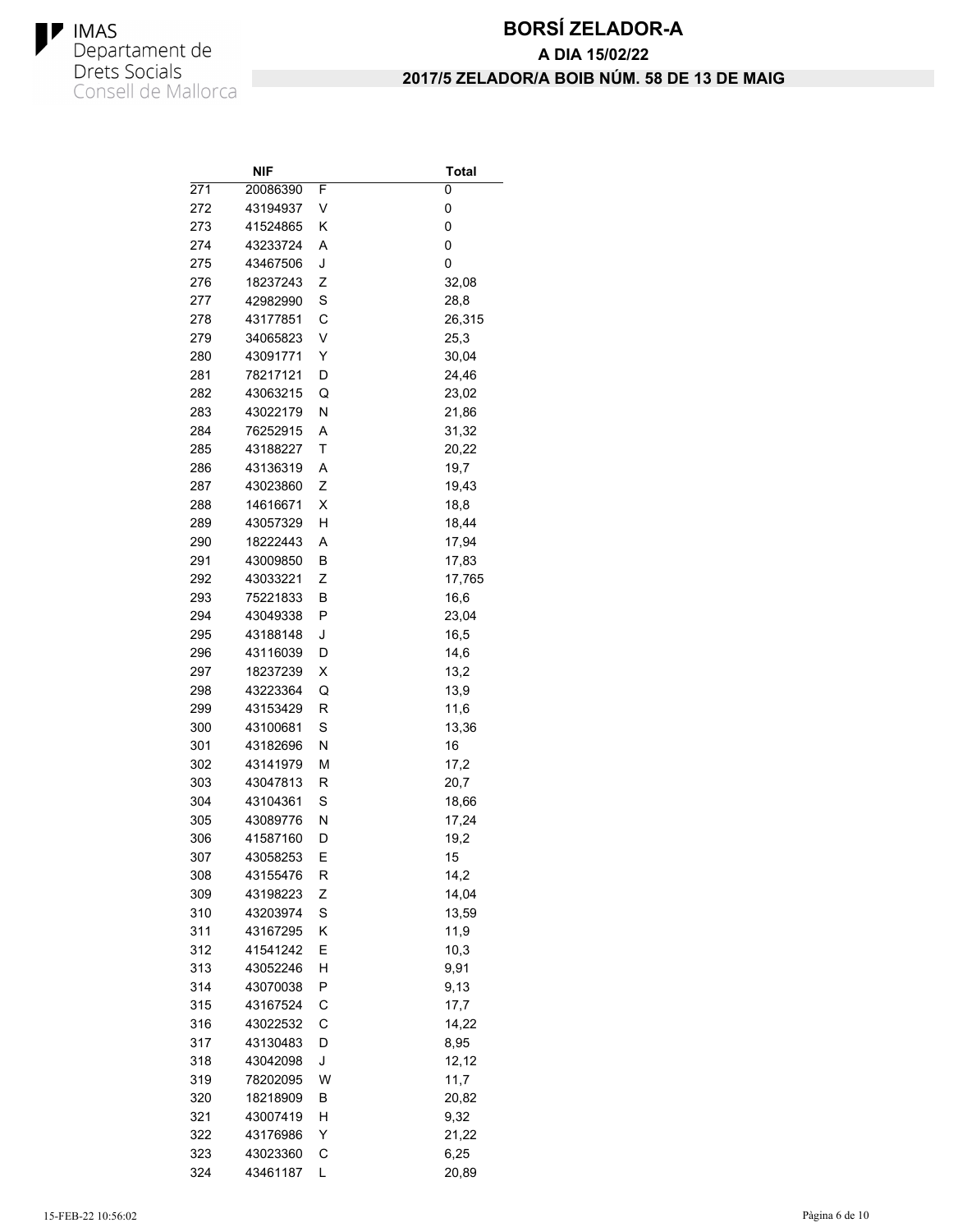

|            | NIF      |        | Total       |
|------------|----------|--------|-------------|
| 325        | 43206971 | Е      | 12,7        |
| 326        | 43011424 | Κ      | 11,1        |
| 327        | 75071264 | Τ      | 9,98        |
| 328        | 43111701 | н      | 9,3         |
| 329        | 43043739 | Κ      | 8,38        |
| 330        | 43138058 | ٧      | 8,28        |
| 331        | 43114669 | L      | 7,44        |
| 332        | 43008077 | D      | 7,34        |
| 333        | 43076006 | Г      | 11,48       |
| 334        | 42958824 | Е      | 7,92        |
| 335        | 43146239 | х      | 3,62        |
| 336        | 78218071 | Q      | 14,6        |
| 337        | 18221326 | J      | 7,08        |
| 338        | 43153507 | х      | 22,54       |
| 339        | 43153865 | Τ      | 6,82        |
| 340        | 43090976 | Q      | 6,075       |
| 341        | 18225927 | Ζ      | 5,7         |
| 342        | 34065159 | C      | 5,64        |
| 343        | 43071956 | V      | 5,54        |
| 344        | 18237852 | W      | 5,5         |
| 345        | 43140989 | G      | 5,5         |
| 346        | 43165563 | Ζ      | 4,61        |
| 347        | 43147979 | W      | 4,5         |
| 348        | 45610935 | Α      | 4,1         |
| 349        | 41510727 | M      | 4,1         |
| 350        | 36569123 | С      | 3,93        |
| 351        | 43168726 | Α      | 3,5         |
| 352        | 43129941 | L      | 3,47        |
| 353        | 43106901 | W      | 3,25        |
| 354        | 43019956 | С      | 3,11        |
| 355        | 43162910 | Y      | 3,11        |
| 356        | 43140698 | N      | 7,88        |
| 357        | 11420307 | W      |             |
| 358        | 18232722 | R      | 7,63<br>3,1 |
| 359        | 43112276 | н      | 3,1         |
| 360        | 42989284 | F      | 2,96        |
|            | 43185714 | ٧      |             |
| 361<br>362 | 22137881 |        | 2,8         |
|            |          | J<br>W | 2,75        |
| 363        | 43176775 |        | 2,6         |
| 364        | 43195459 | х      | 2,64        |
| 365        | 43164494 | Α      | 9,7         |
| 366        | 43142357 | S      | 7,5         |
| 367        | 43096505 | W      | 6,92        |
| 368        | 43141836 | Τ      | 3,6         |
| 369        | 43073402 | Ζ      | 3           |
| 370        | 34899295 | S      | 3,1         |
| 371        | 41587162 | В      | 2,6         |
| 372        | 43151559 | V      | 2,5         |
| 373        | 43048730 | Κ      | 2,12        |
| 374        | 41586142 | Α      | 2,1         |
| 375        | 18232379 | Α      | 2,1         |
| 376        | 43115494 | Q      | 2,04        |
| 377        | 43162149 | G      | 2,5         |
| 378        | 43166518 | A      | 2,02        |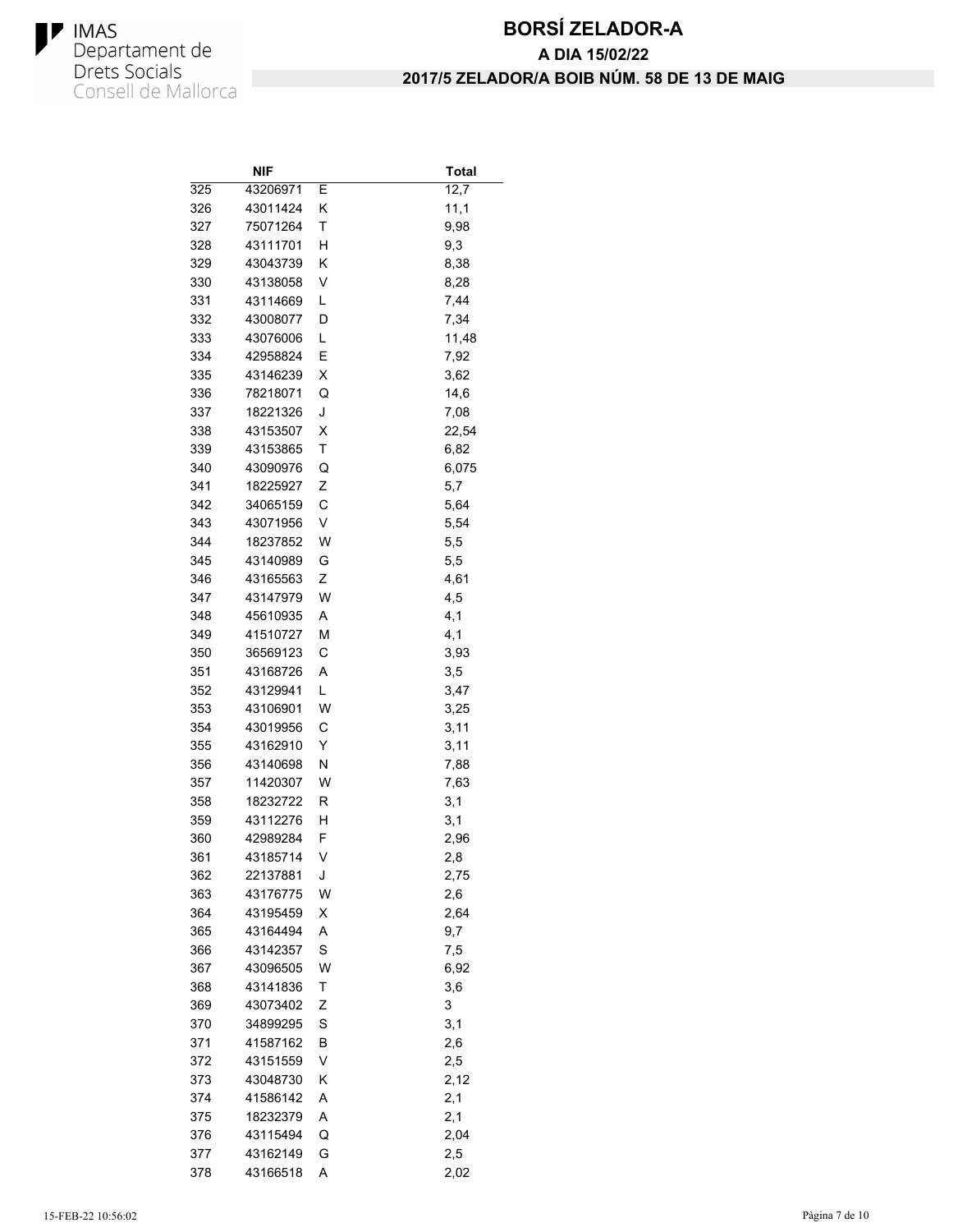

|     | NIF                  |   | <b>Total</b>            |
|-----|----------------------|---|-------------------------|
| 379 | 43102743             | F | 3,2                     |
| 380 | 43164118             | н | 2                       |
| 381 | 43169174             | Ζ | 2                       |
| 382 | 43040539             | н | $\overline{c}$          |
| 383 | 43480429             | X | 2                       |
| 384 | 43172185             | Ν | 1,97                    |
| 385 | 43190520             | Q | 1,92                    |
| 386 | 43197768             | L | 1,82                    |
| 387 | 43123247             | н | 1,7                     |
| 388 | 73544649             | х | 0                       |
| 389 | 18221228             | F | ,52                     |
| 390 | 43041323             | С | 6,06                    |
| 391 | 43119554             | М | 5,2                     |
| 392 | 43014873             | С | 5,07                    |
| 393 | 43113521             | Κ | 12,54                   |
| 394 | 43139410             | Ν | 2,5                     |
| 395 | 43190479             | Κ | 2,5                     |
| 396 | 43208871             | J | 2,4                     |
| 397 | 43178860             | V | 2,2                     |
| 398 | 34069887             | Χ | 2                       |
| 399 | 43096923             | Υ | 14,85                   |
| 400 | 43068710             | Ζ | 6,09                    |
| 401 | 43198038             | J | 5,2                     |
| 402 | 78201603             | Q | 2,5                     |
| 403 | 37341757             | S | 2,2                     |
| 404 | 43041953             | Υ | $\overline{\mathbf{c}}$ |
| 405 | 43208432             | В | 2                       |
| 406 | 43226429             | Ε | 2                       |
| 407 | 42973672             | Ν | 2                       |
| 408 | 43040065             | G | 1,88                    |
| 409 | 38825101             | С | 1,645                   |
| 410 | 37372207             | J | 1,6                     |
| 411 | 41540083             | J | 1,5                     |
| 412 | 43460805             | М | 6,2                     |
| 413 | 43105373             | S | 5,8                     |
| 414 | 43158028             | Τ | 5,51                    |
| 415 | 43062067             | н | 4,97                    |
| 416 | 78216605             | Е | 11,51                   |
| 417 | 43174332             | С | 8                       |
| 418 | 43126763             | S | 2,6                     |
| 419 | 43064397             | W |                         |
|     |                      |   | 2,56                    |
| 420 | 43070768<br>43175311 | W | 2,8                     |
| 421 | 43173792             | Χ | 2                       |
| 422 |                      | D | 1,5                     |
| 423 | 43235502             | Χ | 1,5                     |
| 424 | 43201876             | Χ | 1,5                     |
| 425 | 41539765             | V | 1,3                     |
| 426 | 43153864             | Ε | 1,24                    |
| 427 | 20803552             | Υ | 1,24                    |
| 428 | 43089884             | М | 1,21                    |
| 429 | 41615324             | Κ | 1                       |
| 430 | 43188850             | W | 1                       |
| 431 | 43235582             | Κ | 1                       |
| 432 | 43166813             | Ε | 8,92                    |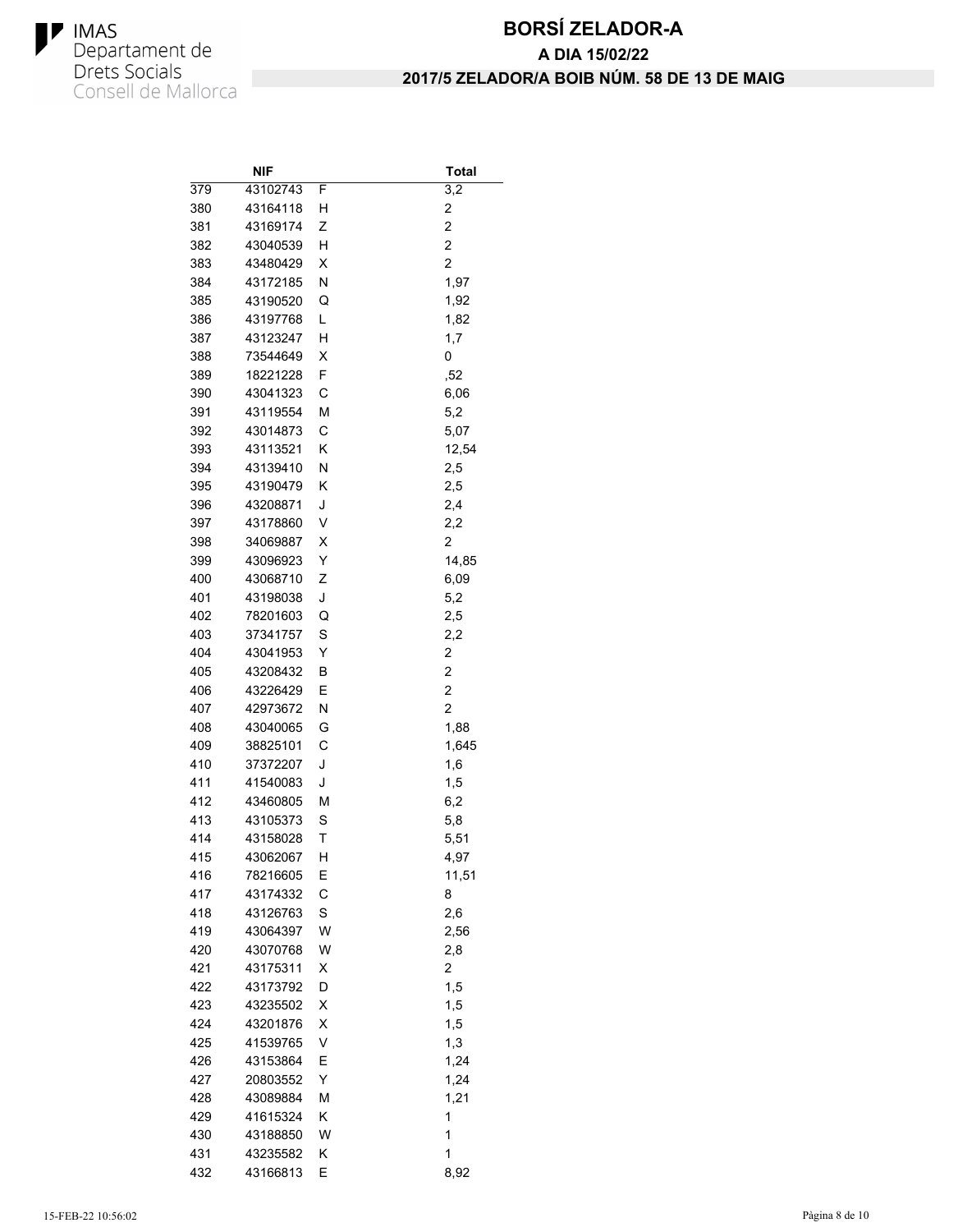

|     | NIF                  |   | <b>Total</b> |
|-----|----------------------|---|--------------|
| 433 | 37339280             | Е | 6,56         |
| 434 | 43145504             | В | 2,7          |
| 435 | 43193375             | L | 1,5          |
| 436 | 43156819             | X | 2,6          |
| 437 | 43082650             | Q | 2,24         |
| 438 | 43104639             | V | 1,5          |
| 439 | 43188970             | F | 1,5          |
| 440 | 34065613             | Ζ | 1,03         |
| 441 | 43207369             | Υ | 1            |
| 442 | 45608941             | х | 1            |
| 443 | X3450326             | G | ,5           |
| 444 | 43035540             | х | 2,71         |
| 445 | 43021753             | Τ | 33,58        |
| 446 | 43182695             | В | 11,6         |
| 447 | 43170420             | н | 12,7         |
| 448 | 43051286             | R | 7,7          |
| 449 | 33836251             | Ρ | 5,05         |
| 450 | 43021890             | Ε | 6,06         |
| 451 | 43186276             | G | 2,5          |
| 452 | 43470541             | Ν | 2,5          |
| 453 | 77307608             | Ρ | 6,96         |
| 454 | 20457370             | С | 2,5          |
| 455 | 43036543             | R | 3,02         |
| 456 | 43164037             | Y | 4,7          |
| 457 | 43148453             | Q | 2,5          |
| 458 | 43227827             | V | 2,5          |
| 459 | 43185612             | F | 1,5          |
| 460 | 41543080             | С | 1            |
| 461 | 43206357             | Υ | 1            |
| 462 | 43213259             | Ρ | 2            |
| 463 | 43217095             | Α | 1            |
| 464 | 44327068             | L | $\mathbf{1}$ |
| 465 |                      | L |              |
| 466 | 18045497<br>43185107 | P | ,5           |
|     |                      |   | 1,5<br>1     |
| 467 | 43232132             | Κ |              |
| 468 | 78208759             | Г | 5,325        |
| 469 | 41573960             | В | 1            |
| 470 | 43069197             | н | 16,98        |
| 471 | 53625151             | F | 2,5          |
| 472 | 20850915             | Ν | 1,16         |
| 473 | 43188593             | Κ | 1,06         |
| 474 | 26758270             | R | 1            |
| 475 | 43215997             | D | 1            |
| 476 | 41537797             | G | 30,1         |
| 477 | 43099909             | W | 19,09        |
| 478 | 18236990             | Ζ | 21,21        |
| 479 | 43057247             | М | 20,6         |
| 480 | 43086690             | Ρ | 28,3         |
| 481 | 52218273             | Q | 21,6         |
| 482 | 43033855             | G | 20,24        |
| 483 | 45767668             | Ζ | 19,3         |
| 484 | 43032960             | Υ | 18,8         |
| 485 | 43186677             | Ζ | 18,74        |
| 486 | 37337945             | Κ | 18,64        |